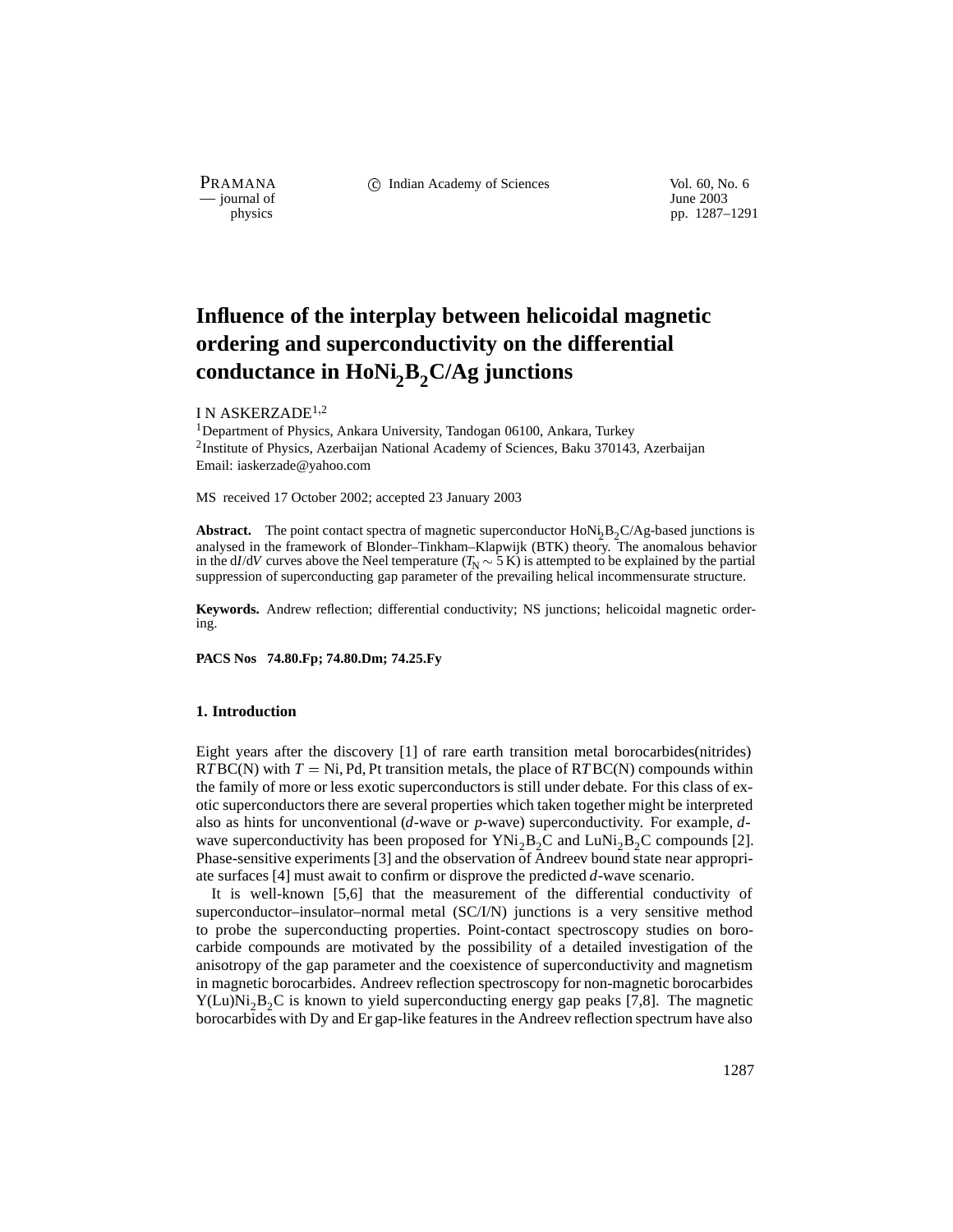been seen. In the Dy compound superconductivity develops in the presence of antiferromagnetic ordering with  $T<sub>N</sub> = 10.5$  K and it is the only borocarbide with Neel temperature greater than the superconducting transition temperature, viz.  $T_N > T_c = 6$  K. For instance, the Er compound with  $T_c = 10.8$  K exhibits antiferromagnetic (AFM) ordering [9] below  $T_{\rm N}$  = 5.9 K. HoNi<sub>2</sub>B<sub>2</sub>C compounds are marked by a complex magnetic structure [10]. In these compounds, the AFM structure develops below the Neel temperature  $T_N \sim 5$  K which is related [11] to the *c*-axis modulated commensurate magnetic structure with wave vector  $Q_{AF} = c^* = 2\pi/c$ . Other magnetic structures have been observed in the temperature region  $T_N < T < T_m = 6$  K, spiral (helicoidal) *c*-axis modulated incommensurate with wave vector  $Q_c = 0.91c^*$  and *a*-axis modulated incommensurate with wave vector  $Q_a = 0.55a^*$ . In HoNi<sub>2</sub>B<sub>2</sub>C re-entrant or almost re-entrant superconductivity was detected over a large range manifesting magnetic ordering [12]. Experimental point contact study was conducted by Rybaltchenko *et al* [13] but the explanation of the suppression of Andreev peculiarities are mostly unexplored.

Our primary aim is to discuss the influence of the helicoidal structure on the  $G_{NS}(V)$ curve of  $HoNi<sub>2</sub>B<sub>2</sub>C/Ag$  junctions in the framework of Blonder, Tinkham and Klapwijk [6] (BTK) formalism.

#### **2. Basic equations**

First, we shall discuss the effect of a helicoidal structure on superconductivity. This question has been originally considered by Morosov [14] and also more recently in application to Ho borocarbides [15]. As it was shown [14,15] using Bogoliubov transformations the gap parameter in the spectrum of electron quasiparticles becomes strongly anisotropic and vanishes at the boundaries of the breaks in the Fermi surface due to the Bragg planes generated by the magnetic ordering (i.e. when the Bragg planes intersect the Fermi surface).

Transport through NS junctions has successfully been investigated using the Bogoliubov–de Gennes (BdG) equation [6]. In the BdG formalism, the quasiparticles in SC are represented by a two-element column vector

$$
\psi(\mathbf{x}) = \left(\begin{array}{c} u(\mathbf{x}) \\ v(\mathbf{x}) \end{array}\right),\tag{1}
$$

where  $u(\mathbf{x})$  and  $v(\mathbf{x})$  are the electron and hole components of the quasiparticle excitations, and obey the BdG equations

$$
Eu(\mathbf{x}) = H_0 u(\mathbf{x}) + \int d\mathbf{x}' \Delta(\mathbf{x}, \mathbf{x}') \nu(\mathbf{x}'),
$$
\n(2)

$$
Ev(\mathbf{x}) = -H_0 v(\mathbf{x}) + \int d\mathbf{x}' \Delta(\mathbf{x}, \mathbf{x}') u(\mathbf{x}'),
$$
\n(3)

where  $H_0 = -(\nabla^2/2m) + V(\mathbf{x}) - \mu$  is the single-particle Hamiltonian with  $\mu$  being the Fermi energy,  $V(\mathbf{x})$  and  $\Delta(\mathbf{x}, \mathbf{x}')$  are the ordinary potential and pair potential, respectively. We assume that the superconducting order parameter is not degraded by the normal metal, and thus neglect the proximity effect, i.e. for the NS interface (at  $x = 0$ ) problem we can write

1288 *Pramana – J. Phys.,* **Vol. 60, No. 6, June 2003**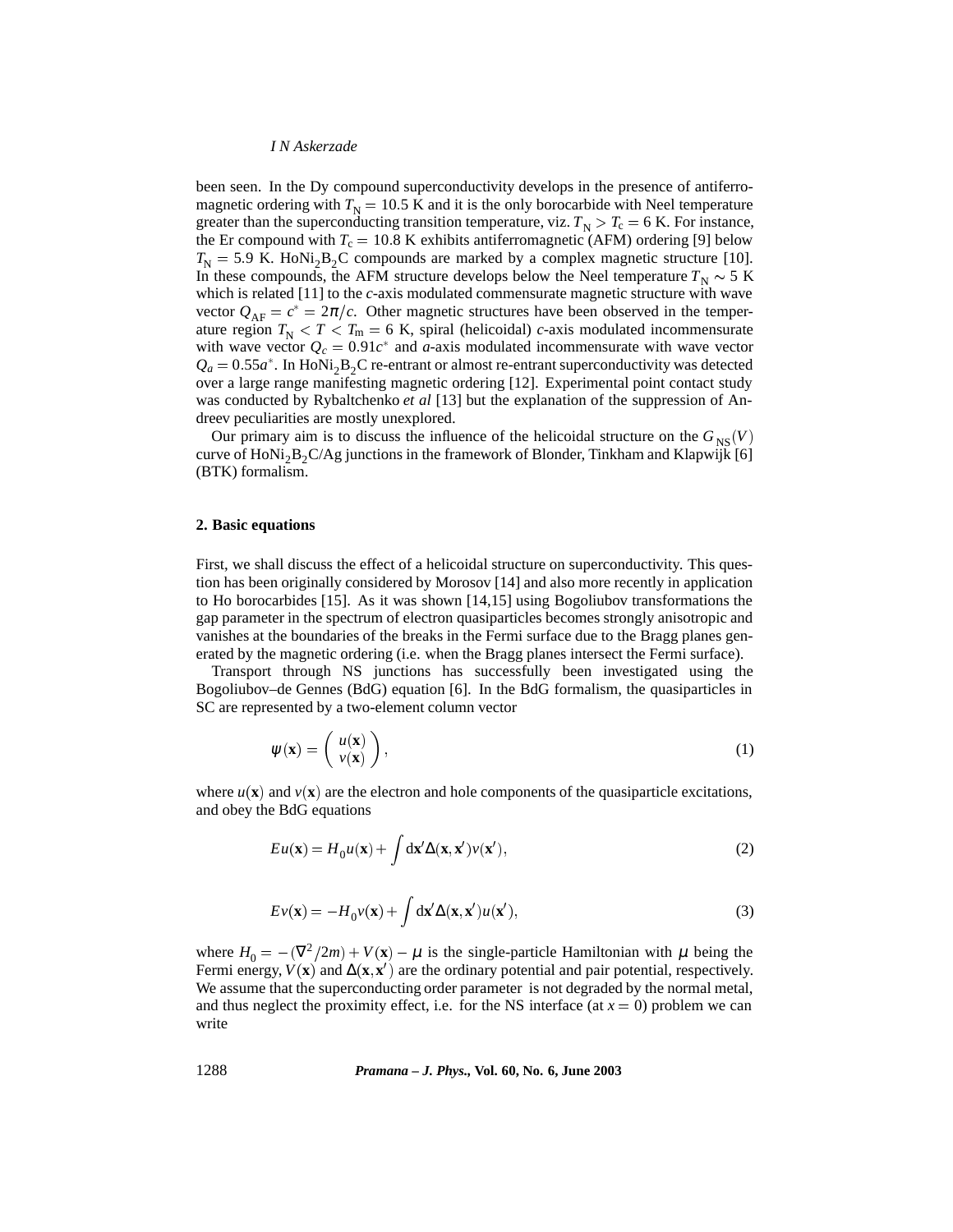*Differential conductance in HoNi<sub>2</sub><i>B*<sub>2</sub>*C/Ag junctions* 

$$
\Delta(\mathbf{x}) = \Delta\Theta(x),\tag{4}
$$

where  $\Theta(x)$  is a step function. As a result of calculations, the formula for the differential conductance of the junction normal metal-isotropic superconductor was obtained [6].

The BTK theory [6] for isotropic superconductors can be extended to the anisotropic case by including the momentum **k** dependence of the superconducting energy gap ∆(**k**) in the expression for Andreev reflection probability  $A(\varepsilon, \Delta(\mathbf{k}))$  and the normal reflection probability  $B(\varepsilon, \Delta(\mathbf{k}))$ . Then, the differential conductance  $G_{\text{NS}}$  of an NS junction normalized to the normal state value  $G_{NN}$  at  $T = 0$  can be written as

$$
\frac{G_{\rm NS}}{G_{\rm NN}} = \frac{\partial I_{\rm NS}/\partial V}{\partial I_{\rm NN}/\partial V} = \frac{(\partial/\partial V) \int d^3 \mathbf{k} \, v_z \left[1 + A(\varepsilon, \Delta(\mathbf{k})) - B(\varepsilon, \Delta(\mathbf{k}))\right]}{(\partial/\partial V) \int d^3 \mathbf{k} \, v_z \left[1 - Z^2 / (1 + Z^2)\right]},\tag{5}
$$

where *Z* is the barrier height, which can be introduced phenomenologically and  $v<sub>z</sub>$  is the positive velocity component perpendicular to the interface of NS junction. As mentioned above, in this approximation the proximity effect is not taken into account, although the symmetry of the gap parameter strongly influences the behavior at the surface in the case of pure *d*-wave or *p*-wave symmetry.

Calculation of the differential conductance based on eq. (1) for an  $N/d$ -wave superconductor has been performed by Tanaka *et al* [16] and for a ferromagnet/*d*-wave superconductor by Zhu *et al* [17]. Dependence of the subgap structure on *d*-wave parameters and orientation to the NS boundary are presented. It is necessary to note calculations [18] in the framework of BTK formalism for possible *p*-wave gap parameter in  $Sr_2RuO<sub>4</sub>$ . For the heavy fermion systems  $[19]$  UPt<sub>3</sub> similar calculations were performed by introducing odd-parity gap parameter. In all these cases the anisotropy of the gap parameter leads to a transformation of the plateau at  $(-\Delta,\Delta)$  to triangular peak of the conductance in the subgap region.

As pointed out by Morosov [15], the gap parameter of a superconductor in the presence of helical structure may be written as

$$
\Delta(\mathbf{k},T) = (u_{\mathbf{k}}^2 - v_{\mathbf{k}}^2)\Delta(T),\tag{6}
$$

where

$$
u_{\mathbf{k}}^2 - v_{\mathbf{k}}^2 = \left(\frac{(\varepsilon_{\mathbf{k}} - \varepsilon_{\mathbf{k} + \mathbf{Q}})^2}{(\varepsilon_{\mathbf{k}} - \varepsilon_{\mathbf{k} + \mathbf{Q}})^2 + I^2 S^2}\right)^{1/2},\tag{7}
$$

in which *I* is the exchange interaction integral, *S* the average ion spin,  $\varepsilon_k$  the dispersion relation in the paramagnetic phase and

$$
\Delta(T) = \int_0^\omega \mathrm{d}\varepsilon \, \frac{\Delta(T) \, (1 - 2n_\mathbf{k})}{\varepsilon^2 + \Delta^2(T)} \left( \int_{\mathrm{MFS}} \frac{\mathrm{d}S'}{(2\pi)^3} \, \frac{(u_\mathbf{k'}^2 - v_\mathbf{k'}^2)^2}{|\nabla_\mathbf{k'} \tilde{\varepsilon}_{\mathbf{k'}}|} \right),\tag{8}
$$

where  $\tilde{\epsilon}_k$  is the new dispersion relation [15] and  $n_k$  takes into account the occupation of the electronic state. The last equation corresponds to the usual BCS self-consistent gap equation with an effective parameter  $\lambda_{\text{eff}}(T)$  defined as the term in brackets.  $\lambda_{\text{eff}}(T)$ depends on the underlying magnetic state through the Bogoliubov coefficients and the slope of the magnetic Fermi surface.

*Pramana – J. Phys.,* **Vol. 60, No. 6, June 2003** 1289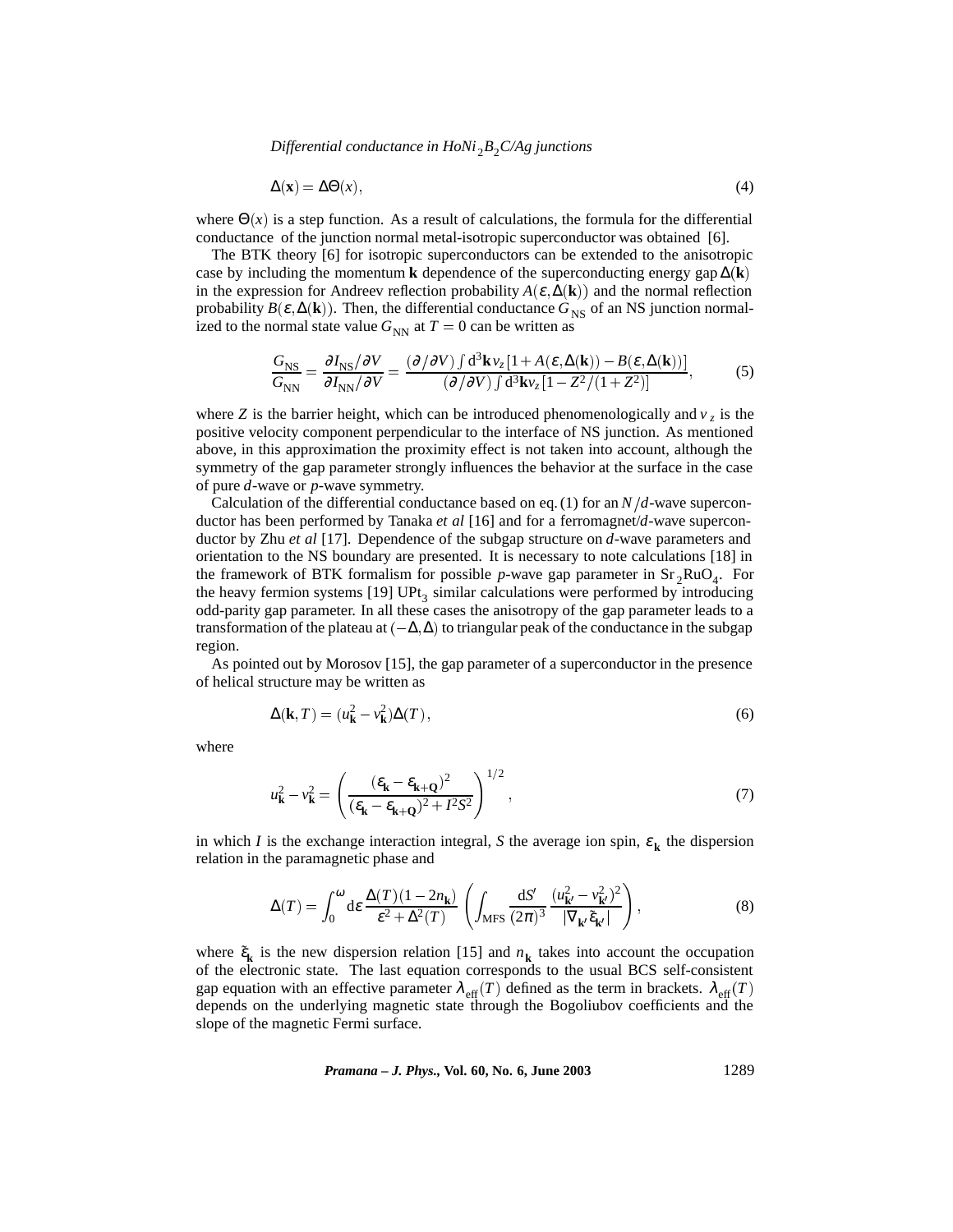*I N Askerzade*

### **3. Results and discussions**

Since all the anomalous magnetic wave vector dependencies come from the region where Fermi surface intersects the Bragg planes, the difference  $\Delta\lambda(T) = \lambda - \lambda_{\text{eff}}(T)$  between the actual electron–phonon interaction  $\lambda$  and its effective value, we can expand quantities in terms of  $IS/\varepsilon_F$ . Using the results of band structure calculations [11] for borocarbide compounds the difference  $\Delta\lambda(T)$  is estimated by Amici, Thalmeier and Fulde [20] as  $\Delta\lambda(T=0)/\lambda = 0.12$ . This result has been employed in the explanation of the main anomaly (re-entrant behavior) of the upper critical field  $H_{c_2}(T)$ .

The experimental data for  $HoNi<sub>2</sub>B<sub>2</sub>C/Ag$  junctions show [13] insensitivity of the shape of  $G_{NS}(V)$  curve to the orientation of the contact plane with respect to the crystal axis. This fact confirms the isotropic character of the electronic structure of these compounds. Thus, the possibility of *d*-wave or *p*-wave gap parameter in helical superconductors is eliminated. Evaluation of the shape of the  $G_{NS}(V)$  curve for an NS junction by changing the parameter *Z* is analysed by Blonder, Tinkham and Klapwijk [6]. It is clear that the subgap plateau at  $Z = 0$  transforms to two peaks at  $\pm \Delta$  when the barrier height is increased. For the HoNi<sub>2</sub>B<sub>2</sub>C/Ag contact at  $T < 5$  K, where helicoidal structure transforms into the antiferromagnetic phase, a double-peak structure is obtained [13].

However, in the temperature region  $5 < T < 8$ , 1 K, or equivalently  $\Delta T/T \sim 3/8 \approx 0.4$ , gapless behavior is observed (we remark that the corresponding value of the same parameter in ErNi<sub>2</sub>B<sub>2</sub>C compound [9] is about  $\sim$  0.2). In our opinion, the broadening character and the gapless behavior are related by the partial suppression of the order parameter in the presence of helical structure. As mentioned by Amici, Thalmeier and Fulde [20], reduction of  $\Delta\lambda/\lambda \sim 0$ , 12 is not sufficient for the total elimination of superconductivity and transition to the normal state. On the other hand, in calculating the  $G_{NS}(V)$  curve using eq. (1), we must take into account an additional reduction factor of  $u_k^2 - v_k^2$ . Because this latter factor is greater than unity, when averaged over the Fermi surface, we obtain an additional suppression of the gap parameter.

Thus, the broadening character of gapless behavior in  $G_{NS}(V)$  curve at temperatures close to  $T_c$  for HoNi<sub>2</sub>B<sub>2</sub>C/Ag junctions can be explained by the suppression of the gap parameter. Total suppression does not occur because the experiments of Rybaltchenko *et al* [13] were conducted for a highly pure Ho compound. It follows from the experimental data [12] (resistive measurements) that in the region where helicoidal structure exists we have small (but not zero) gap parameter. As shown in [15] nonmagnetic impurities play an important role in suppressing superconductivity in systems with helical magnetic structure. To put it in another way, due to the helical magnetic structure developing Andreev double maximum structure is 'delayed' in comparison with other magnetic borocarbides.

## **Acknowledgements**

This work was partially supported by the Scientific and Technical Research Council of Turkey (TUBITAK). The author also thanks B Tanatar and I O Kulik for useful discussions.

1290 *Pramana – J. Phys.,* **Vol. 60, No. 6, June 2003**